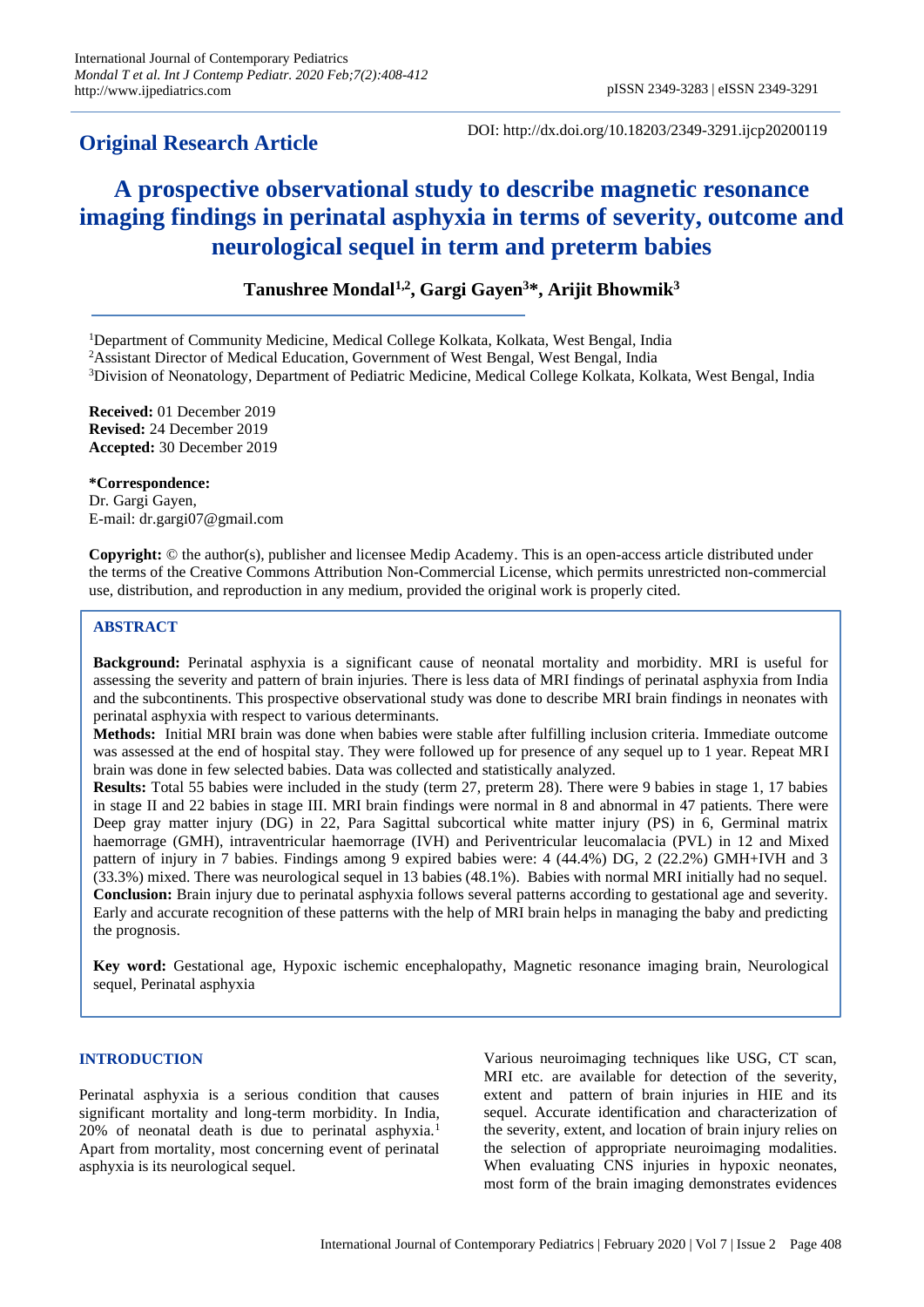of anatomical alteration of brain including effects of vascular and hypoxic insult.

Cranial USG provides a convenient, noninvasive, relatively low-cost bedside screening examination of the neonate without any radiation exposure, and detect hemorrhage, periventricular leukomalacia (PVL), and hydrocephalus with good sensitivity. But parenchymal abnormalities identified by USG are often nonspecific.<sup>2</sup> CT is the least sensitive modality for evaluation of HIE because of the high-water content in the neonatal brain and high protein content of the cerebrospinal fluid, which result in poor parenchymal contrast resolution. In addition, CT has the inherent disadvantage of radiation exposure. MRI scan identifies the hypoxic ischemic brain damage in neonate specifically and in early stage. MR has recently been used in some centers to assess brain damage in perinatal and neonatal asphyxia because of its apparent increased sensitivity to structural damage.3-6 Moreover, MR studies have shown that myelination, a process that cannot be detected by CT, is delayed in patients who suffer perinatal asphyxia.<sup>7,8</sup> It also helps to exclude other causes of encephalopathy such as hemorrhage, cerebral infarction, neoplasms, or congenital malformations.

There is only a handful of study from India where MRI brain findings were described and also follow up was done. In our study authors have tried to find out the role of MRI in identifying different patterns of injuries in HIE in respect to perinatal brain maturation and the severity of insult. Authors also described association of these findings with disease outcome in terms of mortality and neurological sequel in follow up.

#### **METHODS**

The study was conducted in Sick Newborn Care Unit (SNCU) of a tertiary care center of Eastern India. Cases were recruited from January 2017 to December 2017 and was followed up to December 2018. Institutions ethics clearance was obtained. Informed consent was taken from parents of all study participants.

#### *Inclusion criteria*

As per diagnostic criteria of the American Academy of Pediatrics and the American College of Obstetrics and Gynecology for hypoxic-ischemic encephalopathy, 1996<sup>9</sup>

#### *Exclusion criteria*

Babies diagnosed as sepsis, pathological hyper bilirubinemia, respiratory distress, intrauterine infection or trauma (i.e., skull fracture or blunt trauma of the maternal abdomen), cardiac or central nervous system malformation, chromosomal abnormality, any other congenital abnormality and/or inborn metabolic error. These babies were studied prospectively for one year. A

detailed obstetric history was recorded along with a 1 minute, 5- minute and 10- minutes APGAR score. Staging of HIE was done according to Sarnat and Sarnat criterias.<sup>10</sup> During hospital stay babies were examined daily and managed according to standard protocol. Outcome was measured as successfully discharged or mortality at the end of hospital stay. Presence or absence of neurological sequel was assessed at one year follow up visit. Few babies were lost in follow up and taken as drop out cases. First MRI brain was done when baby was stable and any time before discharge (4 days to 28 days). Those having abnormalities in the first MRI were suggested for the second MRI and in selected cases repeat MRI brain was done after 6 months.

MRI brain was done by 0.2 tesla, open Magnatee Magnetom Concerto with gradients 20mT/m SR 40.The images were acquired with a 128 x 256 or 256 x 256 matrix, a field of view of  $18$  to  $20 \text{ cm}^2$ , and a section thickness of 4 to 5 mm. T1-weighted spin-echo (SE) images were obtained in the sagittal and axial planes. Inversion recovery images and T2-weighted SE images were obtained in the axial plane. The neonates were monitored with pulse oximetry, and a pediatrician was present throughout the examination. The average total examination time was 6070 minutes.

All relevant data were recorded in Microsoft Office excel. The results obtained were analyzed statistically in chisquare test by 'AcaStat' software.

#### **RESULTS**

Total no of babies with perinatal asphyxia was 217 during this study period. Later 156 babies were excluded according to mentioned exclusion criteria. Rest 55 babies were taken finally for the study. Out of these 55 babies, 27 were preterm and 28 were term. There were 9 (29%) babies (term 9, preterm 7) in stage I, 17 (30.9%) babies (term 8, preterm 9) in stage II and 22 (29%) babies (term 10, preterm 12) in stage III.

Multiple clinical presentations were observed in most of the cases. Lethargy (63.6%) and poor feeding (60%) were the commonest clinical presentation followed by seizures (32.7%), jitteriness (23.6%), excessive cry (21.8%) and apnea (14.5%).

MRI brain findings were normal in 8 patients (term 4, preterm 4), and rest 47 patients had abnormal findings which were documented in 4 groups according to the pattern of injury. (Table 1)

- **Group 1**: Deep gray matter injury (DG).
- **Group 2**: Para Sagittal subcortical white matter injury (PS).
- **Group 3**: Germinal matrix haemorrage (GMH), intraventricular haemorrage (IVH) and Periventricular leucomalacia (PVL).
- **Group 4**: Mixed pattern of injury.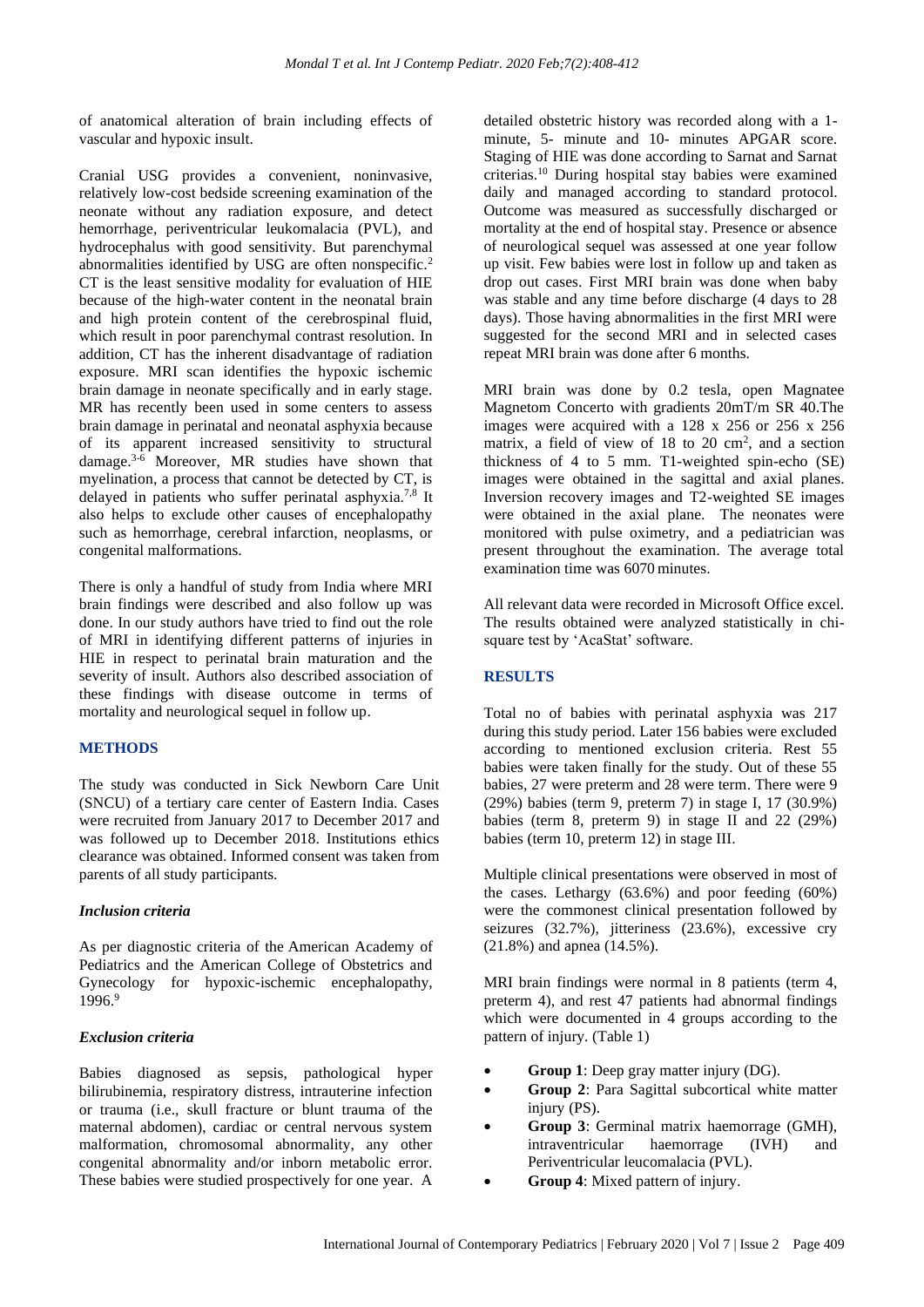#### **Table 1: Relation of findings of MRI brain with gestational age and stages of HIE.**

| <b>MRI Brain findings</b> |         | <b>Term</b> |           |         | <b>Preterm</b> |           |
|---------------------------|---------|-------------|-----------|---------|----------------|-----------|
|                           | Stage I | Stage II    | Stage III | Stage I | Stage II       | Stage III |
| DG(Group 1)               |         |             |           |         |                |           |
| PS (Group 2)              |         |             |           |         |                |           |
| GMH+PVWM (Group 3)        |         |             |           |         |                |           |
| Mixed (Group 4)           |         |             |           |         |                |           |
| Normal                    |         |             |           |         |                |           |

DG = Deep gray matter injury, PS = Parasaggital cortical and subcortical injury, GMH = Germinal matrix haemorrage, PVWM = Periventricular white matter injury.

#### **Table 2: Different types of lesions in mixed injury (Group 4).**

#### **MRI brain**

GMH with IVH, subarachnoid hemorrhage; lateral thalami, posterior and medial lentiform, central cerebral white matter; T2 prolongation over entire cortex; edema in PLIC Diffuse cortical and subcortical white matter injury, IVH Deep gray matter injury, and extensive cortical damage and GMH subarachnoid haemorrage and diffuse cortical injury Diminished hemispheric white matter; short T1 lateral lentiform, rt frontal pole; small lentiform nuclei; short T2 in lateral thalami, posterior lentiform, rt cerebral peduncle T1 shortening of globus pallidus, lateral putamen, lateral thalami, T2 prolongation in entire cortex Hypointensity in putamen and thalami and frontoparietal white matter hyperintensity with loss of cortical ribbon

Among 7 babies who had mixed pattern of injury on MRI brain were shown in table 2.

Twenty two babies (40%) were in group 1(term 11, preterm 11), six babies (11%) in group 2 (term 5, preterm 1), twelve babies (21.8%) in group 3(term 3, preterm 9), and seven (12.7%) babies in group 4(term 3, preterm 4).

MRI brain findings among babies in HIE stage 1 were normal in 5, DG in 5, PS in 2, GMH+PVL in 3 and mixed in 1. Same for stage 2 were normal in 2, DG in 7, PS in 3, GMH+PVL in 4 and mixed in 1 and in stage 3 were normal in 1, DG in 10, PS in1, GMH+PVL in 5 and mixed in 5. In statistical analysis, for stage of HIE with MRI findings, though 12 cells (80%) have an expected frequency less than 5, against the assumption of Chi-square. It showed df=8,  $p$  <0.287 (statistically insignificant).

When outcomes were analyzed total 9 babies were died. Among them, 4 babies (44.4%) had DG, 2 babies (22.2%) had GMH+IVH and 3 babies (33.3%) had mixed pattern of injuries in MRI.

Among 46 successfully discharged babies, 6 babies were lost to follow up. After regular follow up, at the end of 1 year, there was neurological sequel in 13 babies (48.1%). Among them, initial MRI finding was DG in 7 babies (53.8%), PS in 1(7.7%) baby, GMH+IVH in 4 babies (30.8%) and mixed in 1 baby(7.7%).

All 7 babies who had normal MRI finding initially had no sequel. Statistically, though 6 cells (60%) have an expected frequency less than 5, against Chi-square assumption, analysis showed df=4 and p value  $\langle 0.049 \rangle$ (statistically significant). (Table 3)

#### **Table 3: Relation of MRI brain patterns with outcome.**

| <b>MRI</b><br>findings | <b>Normal</b>         | <b>Sequalae</b> | <b>Death</b>                | Lost<br>follow<br><b>up</b> |
|------------------------|-----------------------|-----------------|-----------------------------|-----------------------------|
| DG                     |                       |                 |                             |                             |
| <b>PS</b>              |                       |                 |                             |                             |
| $GMH + P$<br><b>VL</b> |                       |                 | $\mathcal{D}_{\mathcal{A}}$ |                             |
| Mixed                  | $\mathcal{D}_{\cdot}$ |                 |                             |                             |
| Normal                 |                       |                 |                             |                             |

Repeat MRI was done in 22 babies among whom 15 babies had residual abnormalities. Initial MRI features were resolved in 4 babies with previous DG, 1 baby with previous PS and 2 babies with previous GMH+IVH injuries. Statistically, though 7 cells (87.5%) have an expected frequency less than 5, against Chi-square assumption, analysis showed df=3 and  $p \le 0.552$ (insignificant). (Table 4)

#### **Table 4: Findings on repeat MRI.**

| <b>Initial MRI brain</b><br>findings | <b>Residual features Resolved</b> |  |
|--------------------------------------|-----------------------------------|--|
| DG                                   |                                   |  |
| <b>PS</b>                            |                                   |  |
| GMH+PVL                              |                                   |  |
| Mixed                                |                                   |  |
| Total                                |                                   |  |

#### **DISCUSSION**

In our study, term babies are distributed almost equally in three stages of asphyxia but majority of the preterm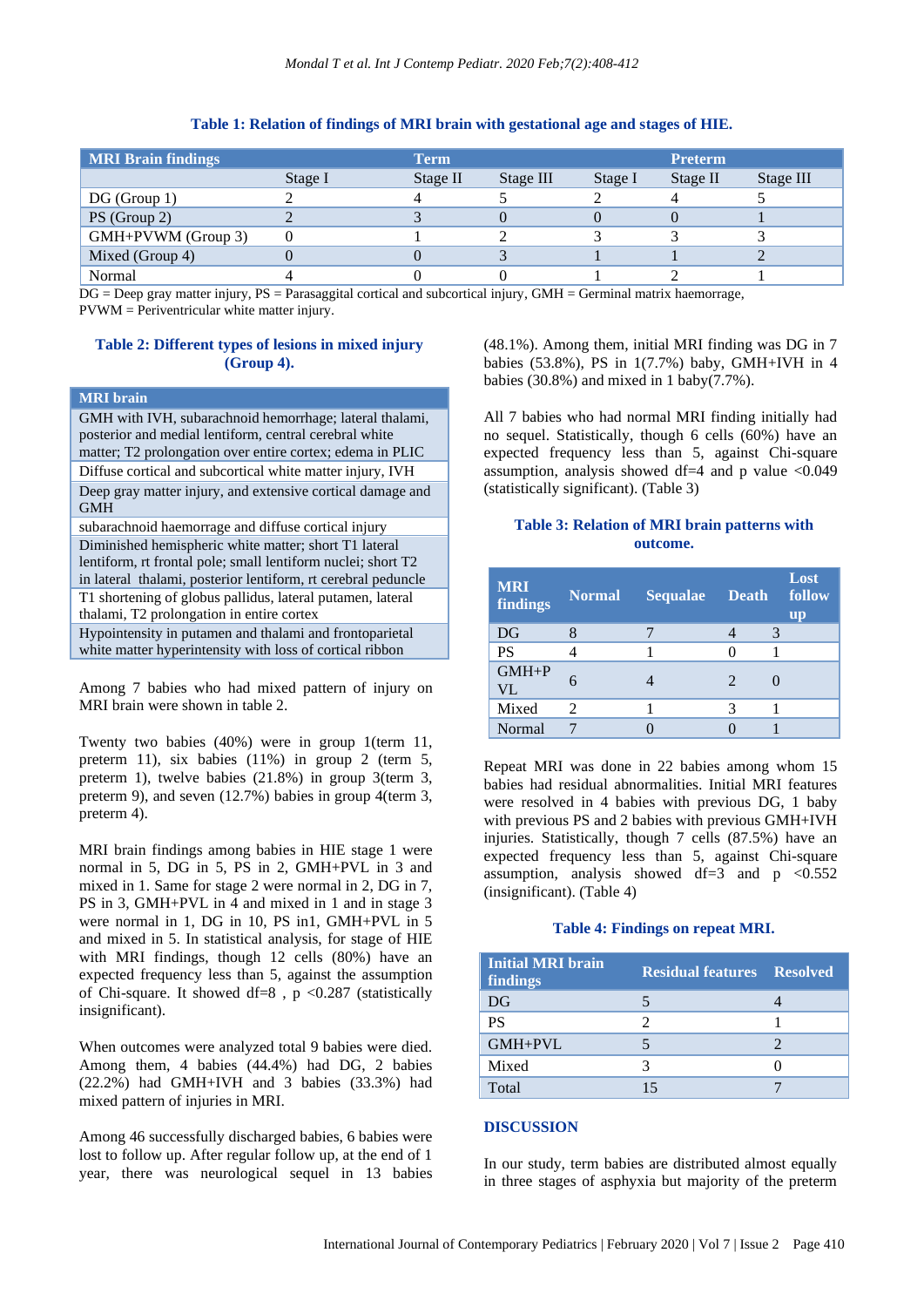babies were presented with features suggesting severe degree or stage III of HIE. Both the term and preterm babies had deep gray matter injury, but cortical and subcortical, parasagittal area damage were more in case of term babies. GMH, IVH and PVL were more common in preterm babies. Profound hypoxia mainly affected the deep gray matter area of brain, posterior putamen in term babies and thalami for preterm babies. MRI brain was normal in majority of stage I and II presentation. Outcome also varied with gestational age and severity. Babies in stage II and stage III had increased mortality and morbidity. Babies with deep gray matter injury (group 1) and GMH+IVH and PVL (group 3) had increased mortality and morbidity, whereas babies with parasagittal subcortical white matter injury had good outcome.

Results of a study conducted by Barkovich and Truwit indicate that the pattern of structural damage in asphyxiated premature neonates is clearly different than that in asphyxiated term neonates.<sup>11</sup> AJ Barkovich, et al. reported four pattern of injury in babies having birth asphyxia within 10 days of life similar to our study.<sup>12</sup> Severity of insult affected the pattern of injury. Experiments performed in animal models have demonstrated that episodes of prolonged fetal hypoxia result in shunting of blood to vital brain structures, such as the brainstem, thalami, basal ganglia, hippocampi, and cerebellum, at the expense of less metabolically active structures, namely, the cerebral cortex and white matter.<sup>13</sup> Therefore, the brainstem, cerebellum, and deep gray matter structures are generally spared from injury in HIE I or II since auto regulatory mechanisms are able to maintain perfusion to these areas of the brain. The primary locations of ischemic injury in the term neonatal brain are the intervascular watershed zones.<sup>11,14</sup> In HIE stage III, in term neonates a primarily central pattern of injury involving the deep gray matter (putamina, ventrolateral thalami, hippocampi, dorsal brainstem, and lateral geniculate nuclei) and occasionally the perirolandic cortex was observed. These areas of the brain are actively myelinating (an energy-intensive process) or contain the highest concentrations of NMDA receptors at term and are, therefore, the most susceptible to asphyxia.15,16 AJ Barkovich and SK Sargent reported that MR showed T1 and T2 shortening in the thalami in all term babies with severe hypoxia.<sup>17</sup> In a study done by Rutherford at al. observed that infants with a normal outcome had patchy white matter abnormalities and infants with an abnormal outcome had extensive white matter abnormalities. Infants with mild HIE who are developmentally normal at the age of 2 years do not have normal MRI scans and may be at risk of minor neurological problems by school age.<sup>18</sup> L. Liauw, et al. has studied to conclude that MRI findings are helpful to predict outcome in (near) term neonates with  $HIE<sup>19</sup>$  If the signal intensity in the posterolateral putamen is less than the signal intensity in the posterior limb of the internal capsule, favorable outcome is very likely, whereas if the SI in the posterolateral putamen is equal to or greater than the SI in the posterior limb of the internal capsule, adverse outcome is very likely.<sup>19</sup>

However, the follow up study period is short and extended period of study is needed for actual detection of neurological outcome. Also, MRI is not suitable for newborn babies for whom strictly movement restriction cannot be achieved. It also has risk of hypothermia for newborn.

#### **CONCLUSION**

In spite of these short comings, with the help of MRI, correct radiological pattern of injury can be obtained and the relation of pattern of injuries with gestational age, severity of injury can be implemented in the management and prediction of future outcome of babies with HIE.

*Funding: No funding sources Conflict of interest: None declared Ethical approval: The study was approved by the Institutional Ethics Committee*

#### **REFERENCES**

- 1. UNICEF India. Neonatal Health. Accessed at: http://www.unicef.in/Whatwedo/2/Neonatal-Health. Accessed 06 November 2019.
- 2. Barkovich AJ. The encephalopathic neonate: Choosing the proper imaging technique. AJNR Am J Neuroradiol. 1997;18(10):1816-20.
- 3. Wilson DA, Steiner RE. Periventricular leukomalacia: evaluation with MR imaging. Radiol. 1986;160(2):507-11.
- 4. Johnson MA, Pennock JM, Bydder GM, Dubowitz LMS, Thomas OJ, Young IR. Serial MR imaging in neonatal cerebral injury. AJNR. 1987;8(1):83-92.
- 5. Baker LL, Stevenson OK, Enzmann DR. End stage periventricular leuko-mal acia: MR evaluation. Radiol. 1988;168(3):809-15.
- 6. McArdle CB, Richardson CJ, Hayden CK, Nicholas DA, Amparo EG. Abnormalities of the neonatal brain: MR imaging. Part II. Hypoxic-ischemic brain injury. Radiol. 1987;163:395-403.
- 7. Johnson MA, Pennock JM, Bydder GM, Dubowitz LMS, Thomas OJ, Young IR. Serial MR imaging in neonatal cerebral injury. AJNR. 1987;8:83-92.
- 8. Van de Bor M, Guit GL, Schreuder AM, Wonderge J, Vielvoye GJ. Early detection of delayed myelination in preterm infants. Pediatrics. 1989;84(3):407-11.
- 9. Committee on Fetus and Newborn, Committee on Obstetric practice. Use and Abuse of the Apgar Score. Pediatrics. 1996;98:141-2.
- 10. Sarnat HB, Sarnat MS. Neonatal encephalopathy following fetal distress: A clinical and electroencphalographic study. Arch of Neurols. 1976;33:696-705.